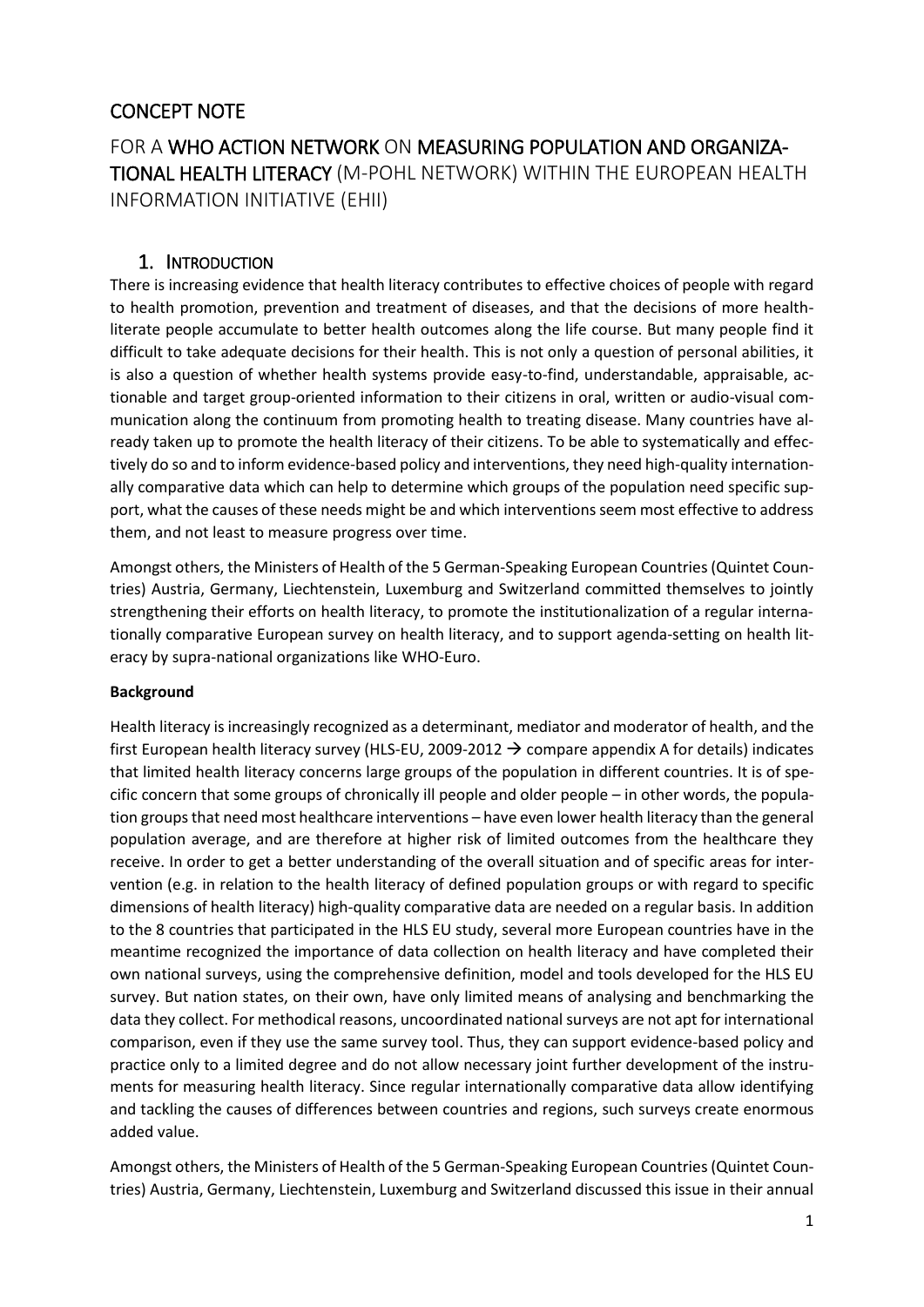meeting in 2016 and committed themselves to jointly instigating the institutionalization of a regular internationally comparative European survey on health literacy and to support agenda-setting on health literacy by supra-national organizations like WHO-Euro. In accordance with the results of a Health Literacy working group implemented by the Quintet countries, this paper outlines a proposal to start a WHO action network on measuring health literacy within the European Health Information Initiative (EHII), with the main aim to implement a regular European health literacy survey on the basis of broad and successively growing participation. Since in the meantime emerging evidence also suggests that health literacy-conscious structures and processes in healthcare systems and organizations are highly relevant determinants of clinical outcomes, it also recommends that the further development of instruments for measuring and comparing the health literacy-friendliness of healthcare systems and organizations should be a second aim of the proposed M-POHL network.

## 2. VISON, MISSION AND AIMS OF THE PROPOSED M-POHL NETWORK

It is the vision of M-POHL to enhance health literacy in Europe by ensuring the availability of highquality and internationally comparative data to support political decisions and targeted practice interventions.

We suggest the M-POHL network to adopt an advanced understanding of health literacy as a relational concept. This perspective acknowledges that the level of health literacy a person has at his or her disposal in a given situation actually describes the fit of his / her personal competences with the demands these competences are confronted with in a given situation. In consequence, health literacy data need to be able to cover both personal skills and situational demands (in other words, the impact the health literacy friendliness of environments or organizational health literacy has on how people are able to access, understand, appraise and apply health-related information and services), and the fit between the two. Only such complex data will be sufficiently able to support decisions on where best to intervene in order to improve health literacy – by educating individuals and / or by developing more health literacy friendly situations, settings, organizations and systems.

Therefore, as overall aim of the M-POHL network this concept note suggests the M-POHL network takes action to support the availability of high-quality internationally comparative data on health literacy as a comprehensive and relational concept. This overall aim should be supported by the following goals:

- 1. The institutionalization of a regular, reliable, cross-national European health literacy survey, analogous to the  $H BSC<sup>1</sup>$  model (internationally coordinated and synchronized collection of data on population-based individual health literacy in as many countries in the European region as possible), including the identification of one or more European survey coordination centres with the aim to maintain and increase *the level of excellence* that is essential for comparative research.
- 2. To encourage the establishment of an international research consortium to support the survey coordination centre in recruiting participating countries, maintaining and continuously improving survey standards and quality, further developing the theoretical framework of the survey, the survey tool and methods, and the coordination of international data collection, analysis and reporting in line with commonly agreed standards.
- 3. The preparation of a task force on measuring organizational health literacy in participating countries, as originally proposed by the Institute Of Medicine (Brach et al. 2012), operationalized on a first European pilot basis by a Vienna team (Dietscher/Pelikan 2017), and followed

 $\overline{\phantom{a}}$ <sup>1</sup> Health Behaviour in School-Aged Children Study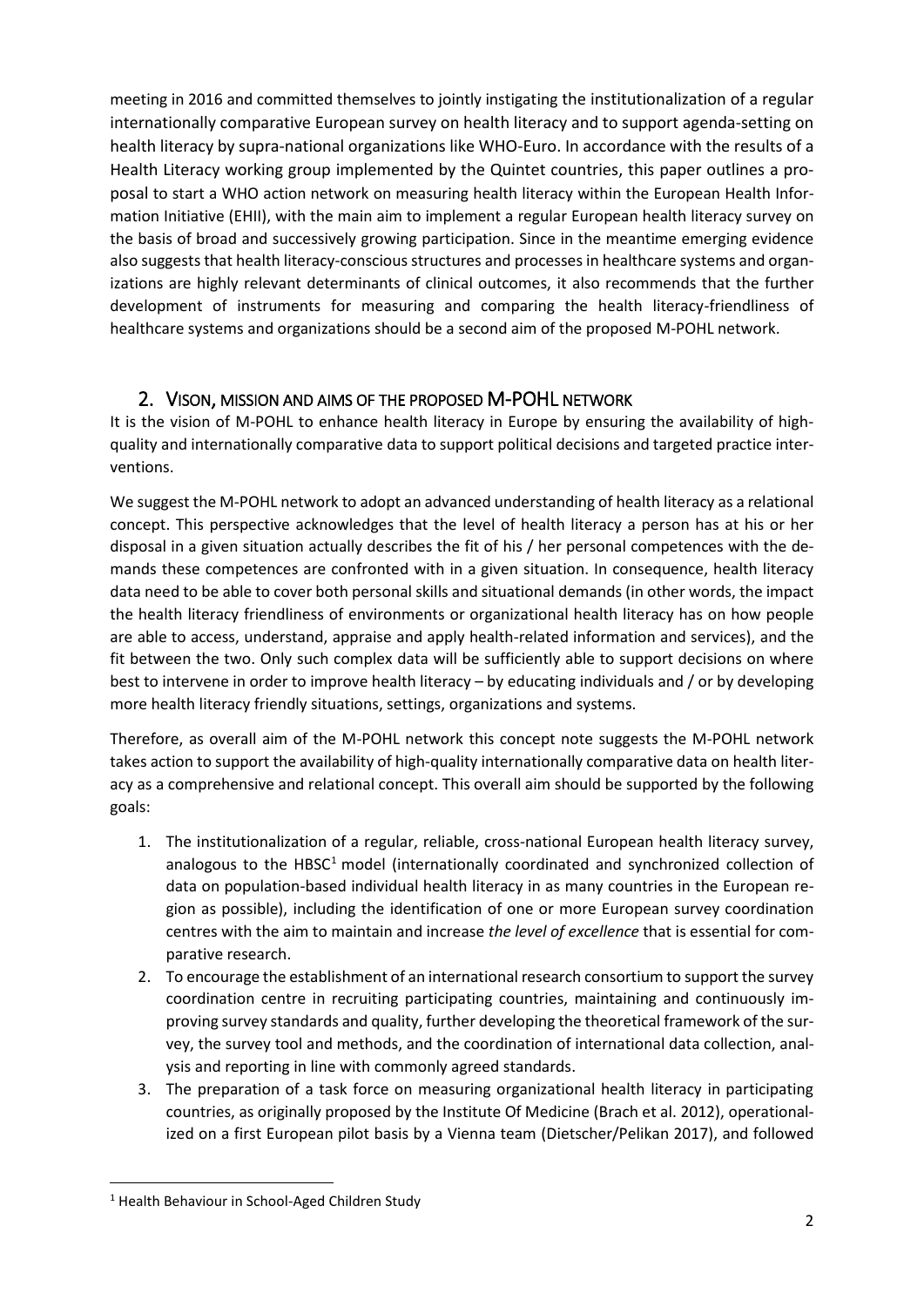up in a working group of the WHO initiated international network of Health Promoting Hospitals and Health Services (HPH).

- 4. Joint reporting, disseminating and discussing health literacy results in Europe, including the provision of explanations for observed differences between countries and changes over time at first on the level of general and specific populations, but in the future it could also be aimed at measuring the health literacy-friendliness of organizations, settings and systems.
- 5. The development of a multi-level, international database on health literacy (covering both population and organizational health literacy).
- 6. The support of evidence-based policy making and practice in the field of health literacy by providing explanations and formulating recommendations and by encouraging international exchange of knowledge and experiences on national health literacy policies and practice of interventions, including advise for the WHO Regional Office for Europe on the development of concrete annual work plans for Health Literacy.
- 7. The recommendation of monitoring and evaluation strategies of implemented health literacy initiatives.
- 8. The stimulation of health literacy research in relevant areas by outlining needs for further research.

# 3. ROLES, RESPONSIBILITIES AND OPERATIONAL FRAMEWORK OF THE PROPOSED M-POHL NET-

### WORK

In line with the generally recognized large-scale health challenges in the field of health literacy and the main aims of the proposed M-POHL network – to institutionalize a regular internationally comparative European health literacy survey of high quality and to support the collection of data also on organizational health literacy as prerequisites for evidence-based policy and practice on health literacy – M-POHL wants to encourage broad participation from countries in the whole WHO-European region.

The following terms of participation and cooperation are suggested:

#### **Membership**

- 1. The M-POHL network is composed of representatives of member countries, other EHII-connected networks and WHO-Euro (EHII).
- 2. The network must be able to draw on expert skills in policy-making and in research and survey design. Each member country is therefore represented by a **principal investigator** (senior researcher) and a **policy expert**.
	- 2.1. The **principle investigator / senior researcher** should have experience with population-based measurements, ideally with health literacy measurement, and be related to a research institution.
	- 2.2. The **policy expert** should be linked to or be part of the national health administration, and be able to impact on national decisions in relation to health literacy measurements and interventions.
- 3. Network membership will be assessed by the chair country in accordance with the M-POHL Core Group.
- 4. The work of all M-POHL network members will be **pro bono**, and costs that arise for example in relation with the attendance of meetings will have to be covered by the participants.
- 5. Any member may terminate their involvement in the M-POHL network by providing written notice to the chair country. In addition, the core group can decide to terminate participation of any member contradicting M-POHL rules and regulations.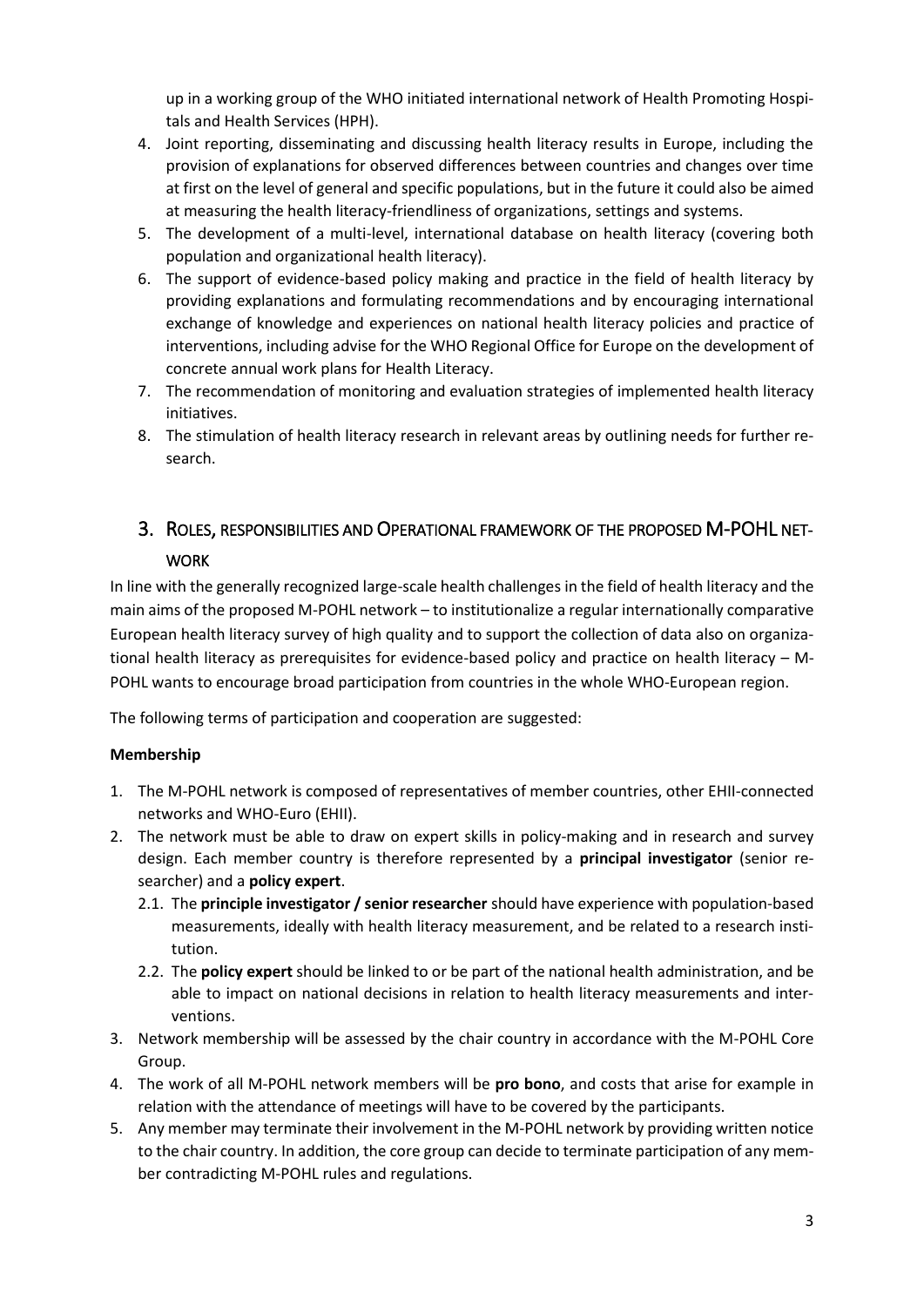#### **Chair**

- 6. M-POHL will have **a chair to guarantee smooth progress**. For the initial phase of M-POHL, **Austria** as one of the initiating countries is **willing to chair the network for an initial term of two years**  (2018-2020).
- 7. **After that period**, the **chair will be elected by the M-POHL core group**. There is a possibility of renewal of the chair function for an additional two year term.
- 8. The **chair will inform the WHO Regional Office for Europe (EHII) on all strategic matters** pertaining to the M-POHL network. WHO-Euro will be consulted regarding any changes to the structure, modus operandi and/or content of the M-POHL network.
- 9. The chair has to represent a country with demonstrated experience in health literacy measurement and intervention.

#### **Core group**

- 10. The M-POHL core group consists of representatives of M-POHL members.
- 11. For an initial phase of 2 years, members of the M-POHL core group are from countries either involved in initiating the network, and / or represent a country with experience in the field.
- 12. After the initial phase, members of the core group will be elected by the M-POHL members.
- 13. There should not be more than 10 members of the core group.
- 14. The **core group will support the chair**. Specifically, chair and core group together will
	- 14.1. **draft the terms of reference of M-POHL**
	- 14.2. **propose project priorities and draft M-POHL action plans**
	- 14.3. **suggest a joint reporting and dissemination strategy**
	- 14.4. **prepare and invite network meetings,**
	- 14.5. **liaise with EHII and externally represent M-POHL**.

#### **Decision-making**

- 15. The M-POHL network is not a legal entity, and therefore cannot undertake any action without the explicit agreement in writing of each participating member country.
- 16. Network rules for decision making will be decided on in the first regular network meeting.

#### **Relation to WHO-EURO's EHII**

- 17. The EHII group will function as an advisory board for M-POHL on the basis of technical exchange.
- 18. The chair and the members of the steering committee will **represent the M-POHL network** in different meetings of WHO-Euro and other organizations and institutions in the European health literacy arena.
- 19. The EHII chair has advisory status in M-POHL meetings.

#### **Modus operandi of M-POHL**

- 20. The M-POHL network will have **at least one face-to-face meeting annually**, and hold additional tele- or video conferences if needed. These meetings shall be organized by the chair country in collaboration with the core group.
- 21. For each meeting, there will be a **rapporteur**. This role will be **rotating between the network members**.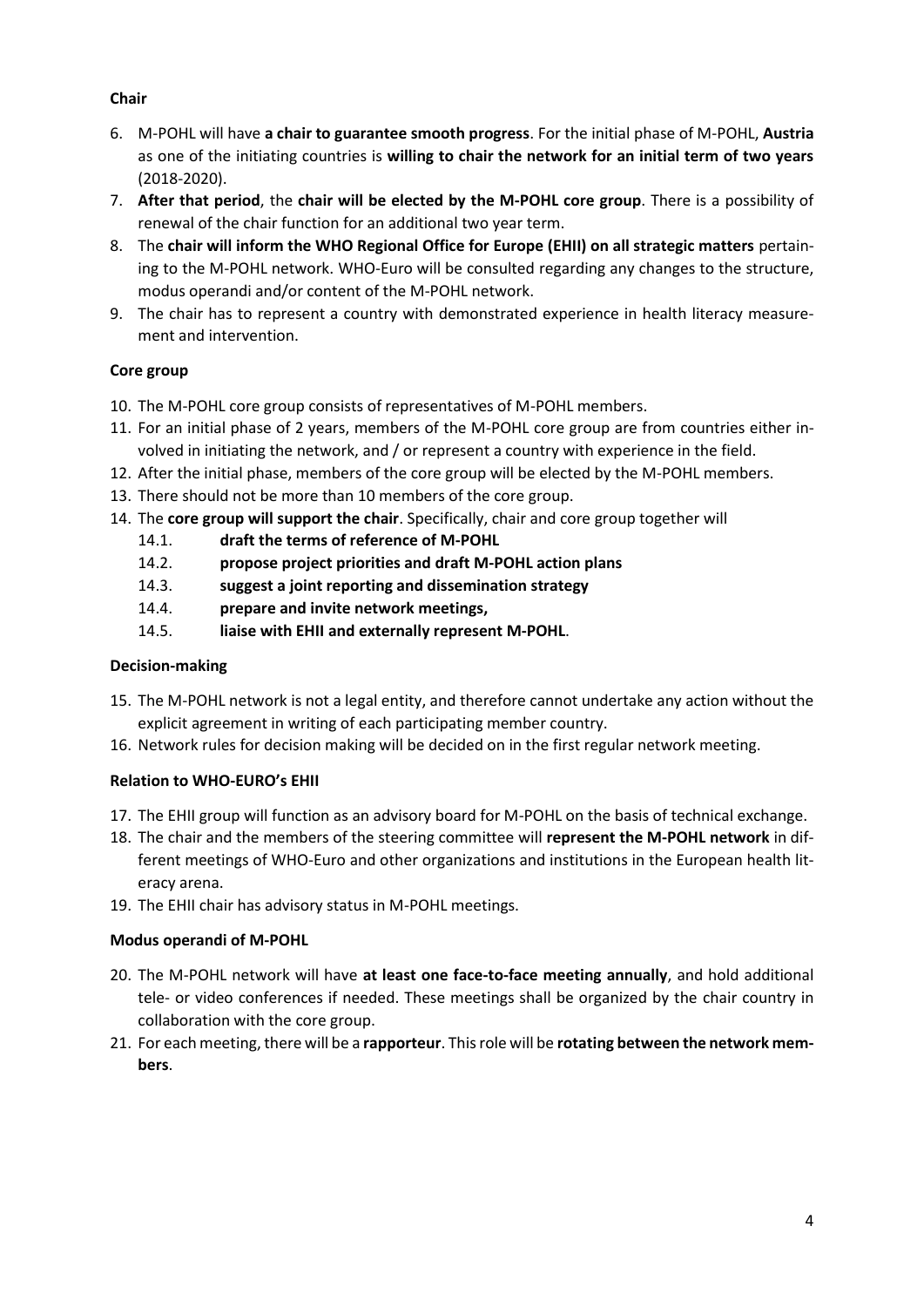## 4. PRELIMINARY TIMELINE

- **August 2017**: Formal network announcement by WHO-EHII beginning of nomination of network participants (national principle investigator and policy expert) by member states, and of identification of potential European survey coordination centres
- **November / December 2017**: First meeting virtually or physically of the network core group to prepare the Terms of Reference and next steps for 2018 and beyond
- **Early 2018**: Kick-Off-Meeting of the network agreeing on the Terms of Reference and the next steps
- **2018**: Preparation of next European HL survey
	- $\circ$  Adaptation of survey tool and method by a group of scientists collaborating with the M-POHL network, to guarantee an internationally coordinated survey
	- o National preparations of participation in the international survey by interested member states
- **2019**: First internationally coordinated survey (data collection)
- **2020**: Joint data analysis, reporting and dissemination

# 5. LIABILITY

Under no circumstances shall WHO assume any liability for acts carried out by M-POHL network members, regardless of whether such acts were carried out in the name of the M-POHL network or not. Furthermore, WHO in its sole discretion, may refrain from implementing any decision of the M-POHL Network if in the view of WHO, such decision gives rise to undue financial, legal or reputational liability or is contrary to WHO rules, regulations, administrative practices and programmatic and technical policies.

## 6. WHO NAME AND EMBLEM

Without the prior consent of WHO, no member shall, in any statement or material of an advertising or promotional nature, refer to its relationship with WHO or use the name and emblem of WHO.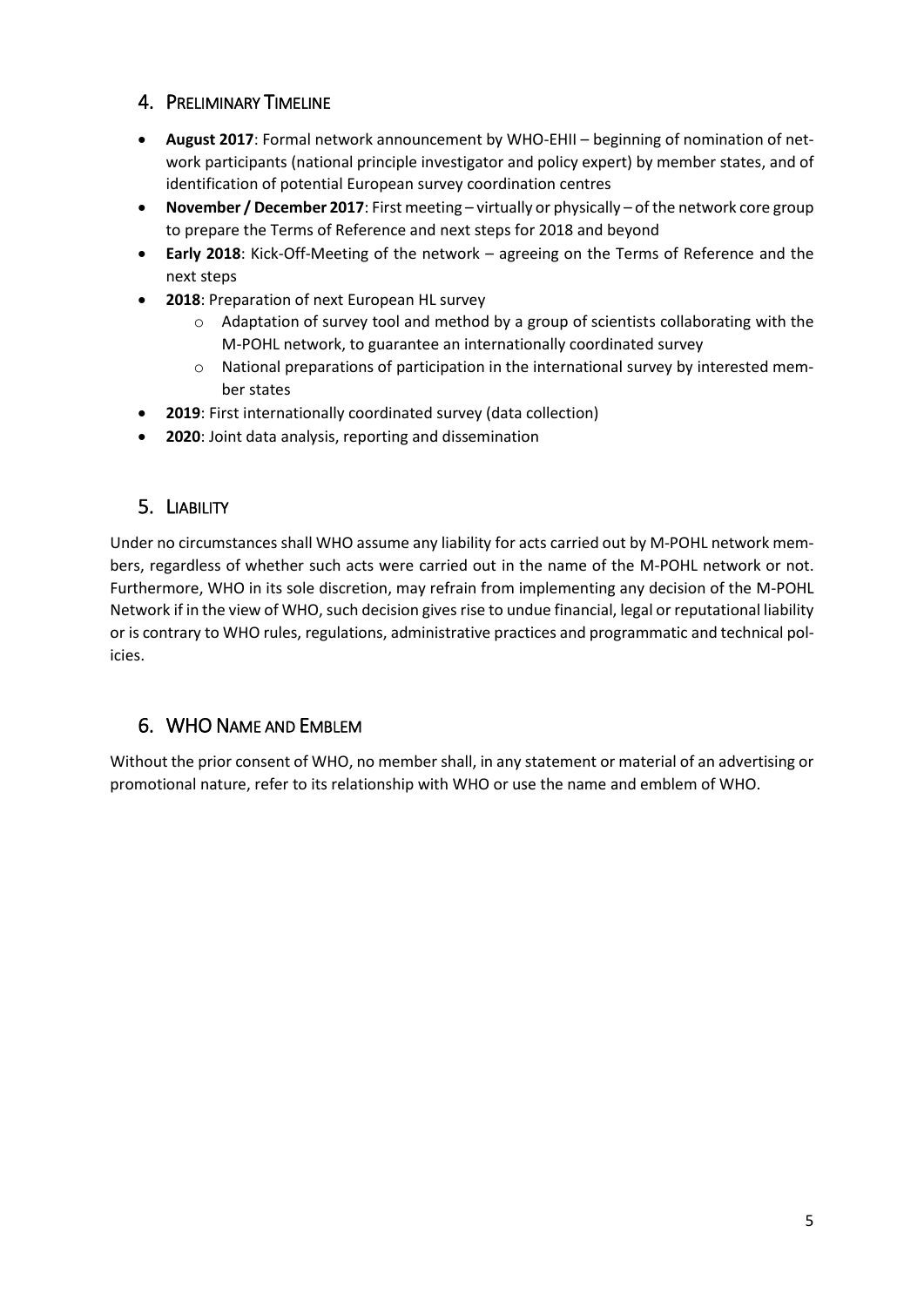# APPENDIX A: THE FIRST EUROPEAN HEALTH LITERACY SURVEY – LIMITED HEALTH LITERACY IS A CHALLENGE IN SEVERAL EUROPEAN COUNTRIES

The "European Health Literacy project" took place from 2009 to 2012 and was supported and funded by the European Commission and national partners. A consortium of nine organizations<sup>2</sup> from eight EU member states (Austria, Bulgaria, Germany, Greece, Ireland, the Netherlands, Poland and Spain) and 20 collaborating partners launched the first comparative European Health Literacy (HLS-EU) survey, which was one of the five goals<sup>3</sup> of the project.

In a first step, a systematic literature review of existing health literacy definitions and models was performed to develop an integrated definition of the concept as follows: 'the knowledge, motivation and competences to access, understand, appraise and apply health information in order to make judgments and take decisions in everyday life concerning health care, disease prevention and health promotion to maintain or improve quality of life throughout the course of life" (Sorensen et al. 2012).

Based on this theory-driven definition, a multidimensional instrument to measure comprehensive health literacy in general populations – the HLS-EU-Q47 – was developed and validated (HLS-EU Consortium 2012; Sorensen et al. 2013). Besides the HLS-EU-Q47 and the Newest Vital Sign (NVS)-test – a test for functional health literacy – the complete questionnaire (the HLS-EU-Q86) includes a section on determinants and health consequences associated with health literacy.

Following a matrix formed by three domains of health – health promotion, disease prevention, and healthcare utilization – and four stages of health literacy, namely accessing, understanding, appraising, and applying information – the HLS-EU-Q47 includes 47 items on self-reported difficulties in these areas (Sorensen et al. 2013). Besides one general comprehensive health literacy index, the tool enables sub-indices for the three domains of health and for the four specific stages of health literacy, as well as 12 sub-sub-indices for combinations of these. Furthermore, four health literacy levels (inadequate, problematic, adequate, and excellent) were defined for the main indices. In addition, two short forms, the short-scale HLS-EU-Q16 and short-short scale HLS-EU-Q6, were developed.

On the basis of this tool, the first HLS-EU survey was conducted in eight EU member states. Data were collected by Computer Assisted Personal Interviewing (CAPI) or Paper Assisted Personal Interviewing (PAPI) in multistage random samples of about 1000 EU-citizens aged 15 years+ per country.

The HLS-EU survey reveals that limited (inadequate or problematic) health literacy is a challenge in all participating countries. Overall, nearly half of all adults across the eight participating countries reported limited health literacy skills<sup>4</sup>. The percentages of limited health literacy differed considerably between the participating countries; varying from 29 % in the Netherlands to 62% in Bulgaria. These results indicate that limited health literacy is a problem not only for particularly vulnerable groups, but also for the general population. Furthermore, a considerable social gradient for health literacy and considerable associations of health literacy with health relevant health indicators were demonstrated

l

<sup>&</sup>lt;sup>2</sup> Maastricht University (the Netherlands), National School of Public Health (Greece), University College of Dublin, National University of Ireland (co-sponsored by the Department of Health), Ludwig Boltzmann Institute Health Promotion Research (Austria, co-sponsored by Austrian Health Promotion Fund/Fonds Gesundes Österreich), Institute of Cardiology, Poland (co-sponsored by Ministry of Science/ Ministerstwo Nauki I Szkolnictwa Wyzszego), University of Murcia (Spain), Medical University (Sofia, Bulgaria); National Institute for Public Health and Environment (the Netherlands), NRW Centre for Health (Germany)

<sup>&</sup>lt;sup>3</sup> The five HLS-EU project goals: (1) Adapt a model instrument for measuring health literacy in Europe; (2) Generate first-time data on health literacy in European countries, providing indicators for national and EU monitoring; (3) Make comparative assessment of health literacy in European countries; (4) Create National Advisory Bodies in countries participating in the survey and to document different valorization strategies following national structures and priorities; (5) Establish a European health literacy network.

<sup>4</sup> Respondents with limited health literacy skills reported difficulties with health literacy task, such as "*understanding what your doctor says to you"*, "*finding information on how to manage mental health problems such as stress or depression"*, or "*understanding information on food packaging, etc*. (health literacy tasks from the HLS-EU project).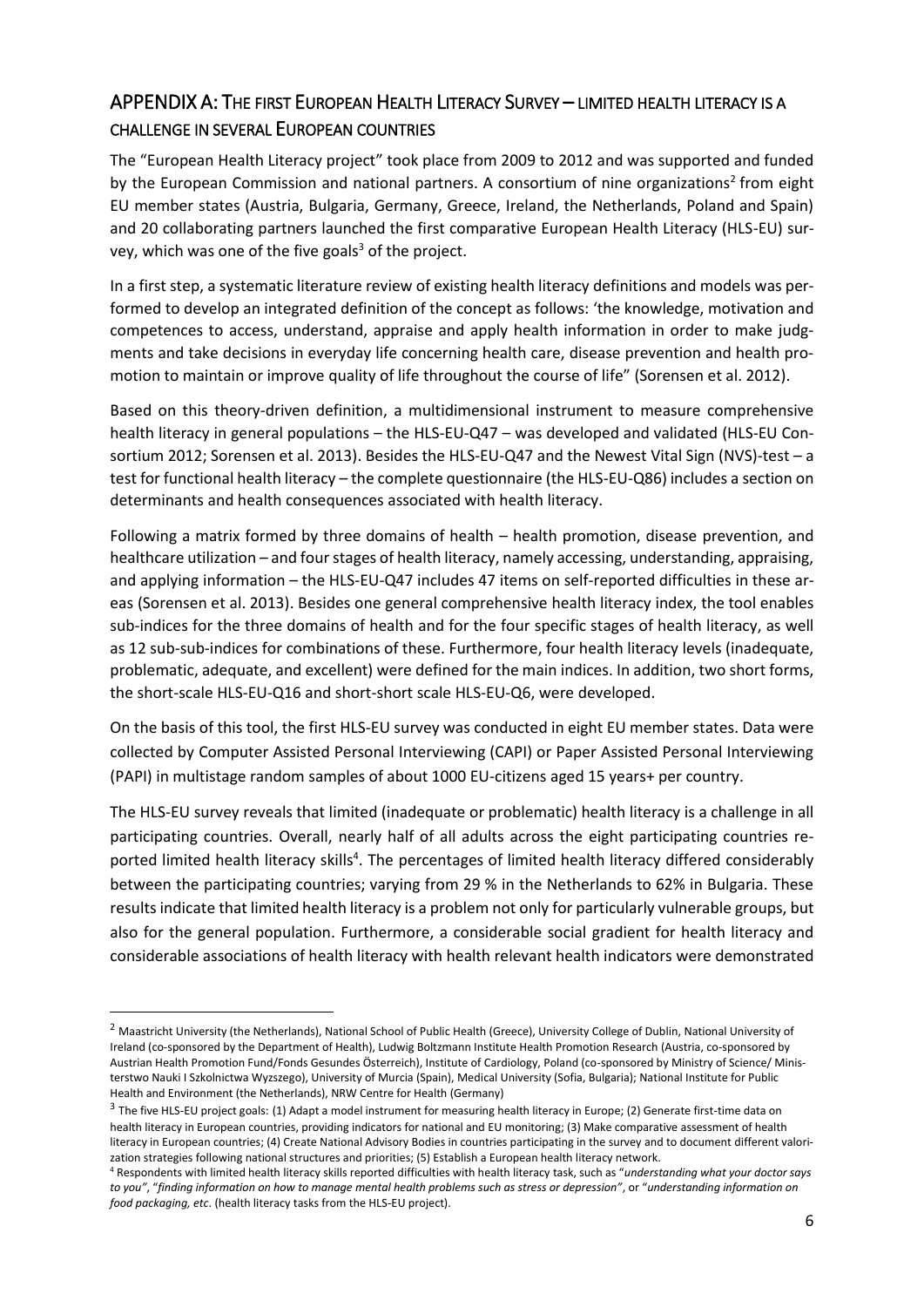by the study (HLS-EU Consortium 2012). The HL definition and results of the study were an important source for the WHO Solid Facts Health Literacy (Kickbusch et al. 2013).

The publication of the study inspired many research projects that followed the HLS-EU approach and methodology in the European region and beyond, especially in Asia.

In Europe, *population surveys* using the HLS-EU-instrument were conducted in Albania (Toçi et al. 2014), Belgium (Vandenbosch et al. 2016), the Czech Republic (Kučera et al. 2016), Denmark, Germany (Schaeffer et al. 2017), Hungary (Koltai/Kun 2016), Italy (Palumbo et al. 2016), Portugal (Espanha/Ávila 2016), and Switzerland (Bieri et al. 2016). Moreover, in a number of other countries, e.g. France, Norway and Russia, population surveys are in preparation.

A number of European countries also conducted health literacy studies in *specific populations* or *smaller research studies,* for instance the Austrian Immigrant Health Literacy Survey (Ganahl et al. 2016), the German health literacy of vulnerable Groups survey (Quenzel/Schaeffer 2016), the Swedish Health Literacy and Refugee's Experience of Health Examination Study (Wångdahl et al. 2015) or the CARLA study on the health literacy of older people in Eastern Germany (Tiller et al. 2015).

In Asia a coalition led by Taiwan started to coordinate a number of Asian countries (Indonesia, Kazakhstan, Malaysia, Myanmar, Taiwan and Vietnam) in using the translated HLS-EU-Q47 instrument in population surveys and started benchmarking data and results (Duong et al. 2015). In Japan a web-based survey following the HLS-EU approach was conducted (Nakayama et al. 2015).

The above-mentioned and quite a number of further studies demonstrate the growing acceptance of the concept of health literacy for public health in Europe and the attractiveness of the methodology of the HLS-EU study for measuring population health literacy. However, these activities have only slightly been connected, and opportunities for further joined development and expansion of instrument, shared learning and benchmarking have not been used. Therefore a structure to support a coordinated approach to measuring and improving health literacy data in the future at least in Europe should be established, to conduct "European Health Literacy Surveys at regular intervals through the continued support of the European Union, the WHO and countries", as recommended in WHO´s Solid facts on Health Literacy already in 2013.

Nevertheless, the availability of standardized comparative data which allowed benchmarking with other countries was and is very important to inform Austria's, Germany's or Switzerland´s health policy and practice. In order to know whether the efforts to improve the health literacy of the population which were triggered by the survey<sup>5</sup> are successful, it will be necessary to take the HLS-EU study as a baseline and do further comparative surveys for monitoring and evaluating policy and interventions. Ideally, this would be done in an internationally coordinated approach. Therefore, repeating the European HLS would be an important further step for these countries, and probably also for other ones.

l

<sup>5</sup> Austria: Austrian Health Literacy platform, Austria's Health Target 3: to enhance the Health Literacy in the population, Germany: the National Health Literacy Action Plan, Switzerland: "e-Health-Strategy Switzerland" with Health Literacy a central, Health Literacy is a cornerstone of the National Strategy for Prevention of NCD (2017-2024), Swiss Alliance for Health Literacy and Competence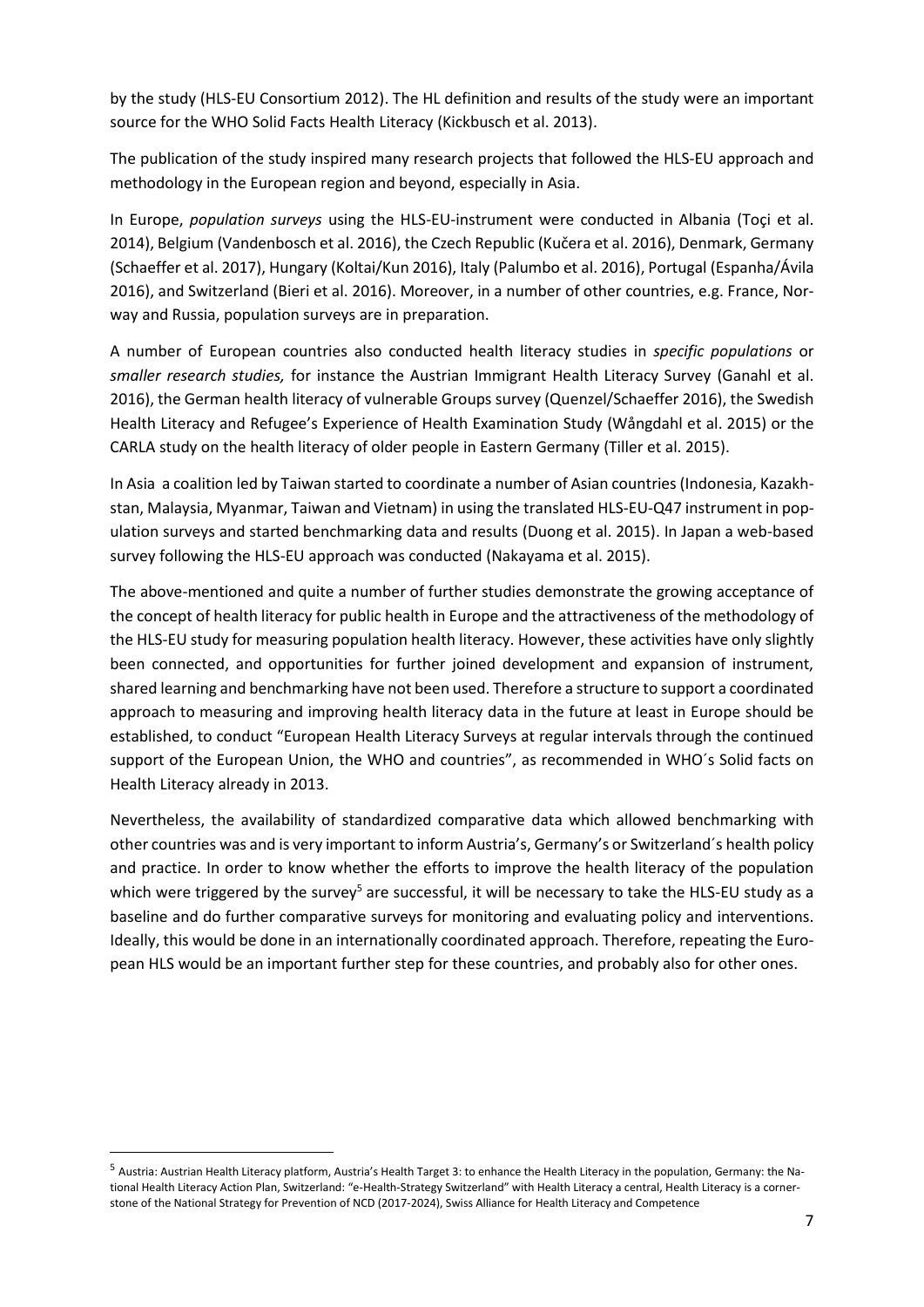# APPENDIX B: M-POHL STEERING COMMITTEE: FIRST SUGGESTION OF POTENTIAL MEMBERS

Each participating country should be represented in the M-POHL network by a researcher and a policy expert.

| Country     | <b>Senior Researcher</b>         | <b>Policy expert</b>             |
|-------------|----------------------------------|----------------------------------|
| Austria     | Prof Jürgen M. Pelikan (Univer-  | Dr Christina Dietscher (Ministry |
|             | sity Vienna, Austrian Public     | for Health and Women's Af-       |
|             | Health Institution)              | fairs)                           |
| Germany     | Prof Doris Schaeffer (University | t.b.d.                           |
|             | of Bielefeld) (proposed)         |                                  |
| Luxemburg   |                                  |                                  |
| Switzerland | Prof Thomas Abel(University of   | Karin Gasser (Federal Office of  |
|             | Berne, Institute of Social and   | Public Health, Health Policy Di- |
|             | Preventive Medicine ISPM)        | rectorate)                       |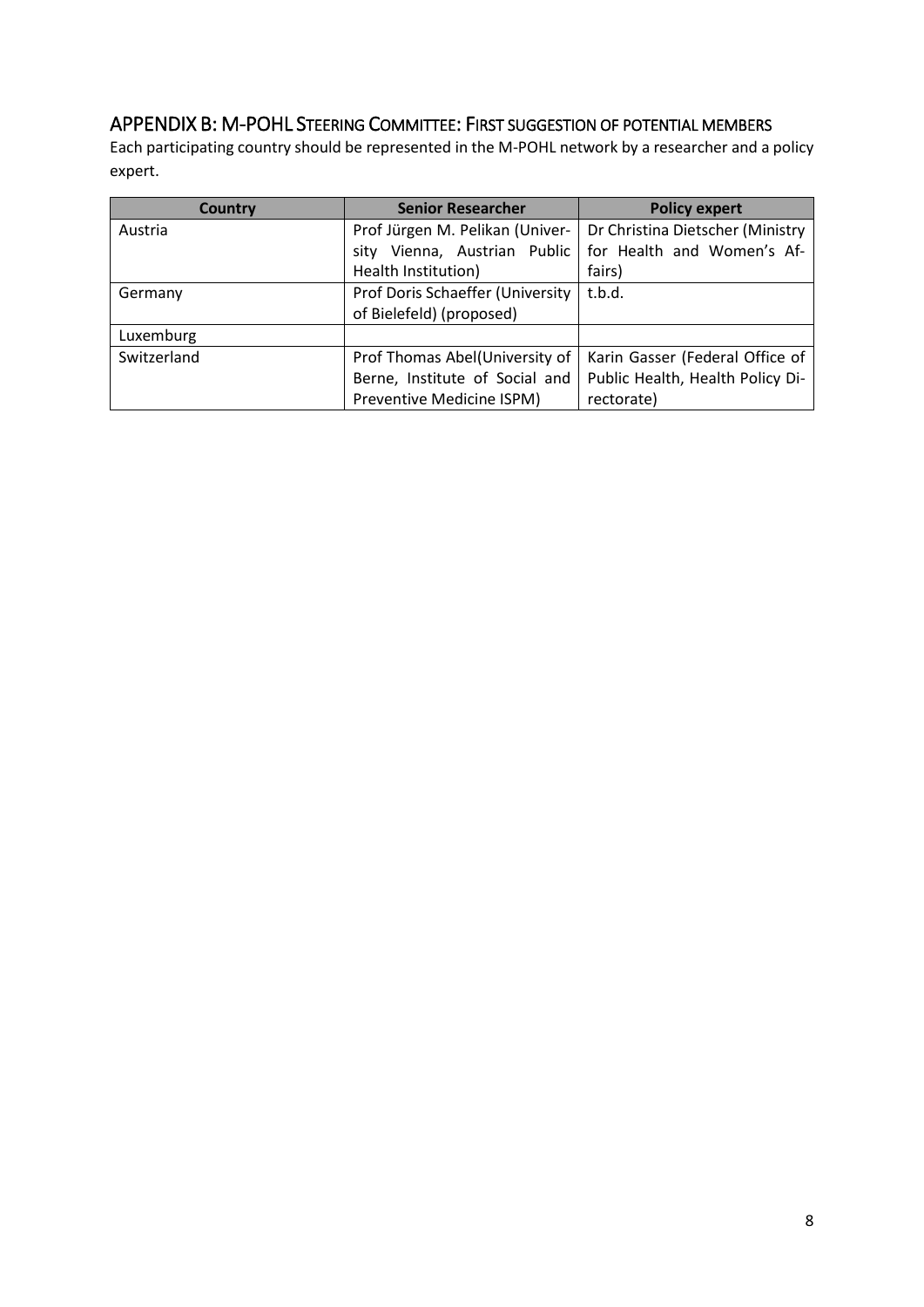#### 7. REFERENCES

- Bieri, Urs; Kocher, Jonas Ph; Gauch, Carole; Tschöpe, Stephan; Venetz, Aaron; Hagemann, Marcel (2016): Bevölkerungsbefragung "Erhebung Gesundheitskompetenz 2015". Studie im Auftrag des Bundesamts für Gesundheit BAG, Abteilung Gesundheitsstrategie. gfs.bern, Bern
- Brach, Cindy; Dreyer, Benard; Schyve, Paul; Hernandez, Lyla M.; Baur, Cynthia; Lemerise, Andrew J.; Parker, Ruth (2012): Attributes of a Health Literate Organization. Institute of Medicine of the National Academies
- Dietscher, Christina; Pelikan, Jürgen M. (2017): Health-literate Hospitals and Healthcare Organizations results from an Austrian Feasibility Study on the Self-assessment of organizational Health Literacy in Hospitals. In: Health Literacy Forschungsstand und Perspektiven. Hg. v. Schaeffer, Doris; Pelikan, Jürgen M. hogrefe, Bern. S. 314-303
- Duong, Van Tuyen; Lin, I-Feng; Sorensen, Kristine; Pelikan, Jürgen M; Van Den Broucke, Stephan; Lin, Ying-Chin; Chang, Peter Wushou (2015): Health Literacy in Taiwan: A Population-Based Study. In: Asia-Pacific Journal of Public Health 27/8871-880
- Espanha, Rita; Ávila, Patrícia (2016): Health Literacy Survey Portugal: A Contribution for the Knowledge on Health and Communications. In: Procedia Computer Science 100/1033-1041
- Ganahl, Kristin; Dahlvik, Julia; Röthlin, Florian; Alpagu, Faime; Sikic-Fleischhacker, Ankica; Peer, Sandra; Pelikan, Jürgen M. (2016): Gesundheitskompetenz bei Personen mit Migrationshintergrund aus der Türkei und Ex-Jugoslawien in Österreich. Ergebnisse einer quantitativen und qualitativen Studie. Ludwig Boltzmann Gesellschaft, Wien
- HLS-EU Consortium (2012): Comparative Report of Health Literacy in Eight EU Member States. (Second extended and revised version, Date July 22th, 2014). The European Health Literacy Survey HLS-EU. The international Consortium of the HLS-EU Project (: [http://lbihpr.lbg.ac.at.w8.netz-werk.com/sites/files/lbihpr/attachments/neu\\_rev\\_hls](http://lbihpr.lbg.ac.at.w8.netz-werk.com/sites/files/lbihpr/attachments/neu_rev_hls-eu_report_2015_05_13_lit.pdf)eu report 2015 05 13 lit.pdf
- Kickbusch, Ilona; Pelikan, Jürgen M.; Apfel, Franklin; Tsouros, Agis D. (2013): Health literacy: The solid facts. Hg. v. Organization, World Health. World Health Organization, Kopenhagen
- Koltai, J.; Kun, E. (2016): The practical measurement of health literacy in Hungary and in international comparison. In: Orv Hetil 157/502002-2006
- Kučera, Z; Pelikan, J; Šteflová, A (2016): Health literacy in Czech population results of the comparative representative research. In: Casopis lekaru ceskych 155/5:233-241
- Nakayama, Kazuhiro; Osaka, Wakako; Togari, Taisuke; Ishikawa, Hirono; Yonekura, Yuki; Sekido, Ai; Matsumoto, Masayoshi (2015): Comprehensive health literacy in Japan is lower than in Europe: a validated Japanese-language assessment of health literacy. In: BMC public health 15/505
- Palumbo, R.; Annarumma, C.; Adinolfi, P.; Musella, M.; Piscopo, G. (2016): The Italian Health Literacy Project: Insights from the assessment of health literacy skills in Italy. In: Health policy 120/91087-1094
- Quenzel, Gudrun; Schaeffer, Doris (2016): Health Literacy Gesundheitskompetenz vulnerabler Bevölkerungsgruppen. Ergebnisbericht. Universität Bielefeld, Bielefeld
- Schaeffer, Doris; Vogt, D ominique; Berens, Eva-Maria; Messer, Melanie; Quenzel, Gudrun; Hurrelmann, Klaus (2017): Health Literacy in Deutschland. In: Health Literacy Forschungsstand und Perspektiven. Hg. v. Schaeffer, Doris; Pelikan, Jürgen M. hogrefe, Bern. S. 144-129
- Sorensen, K.; Van den Broucke, S.; Fullam, J.; Doyle, G.; Pelikan, J.; Slonska, Z.; Brand, H.; Consortium Health Literacy Project, European (2012): Health literacy and public health: a systematic review and integration of definitions and models. In: BMC public health 12/80:1-13
- Sorensen, K.; Van den Broucke, S.; Pelikan, J. M.; Fullam, J.; Doyle, G.; Slonska, Z.; Kondilis, B.; Stoffels, V.; Osborne, R. H.; Brand, H.; Consortium, Hls-Eu (2013): Measuring health literacy in populations: illuminating the design and development process of the European Health Literacy Survey Questionnaire (HLS-EU-Q). In: BMC public health 13/948
- Tiller, Daniel; Herzog, Beatrice; Kluttig, Alexander; Haerting, Johannes (2015): Health literacy in an urban elderly East-German population–results from the population-based CARLA study. In: BMC public health 2015/15883
- Toçi, Ervin; Burazeri, Genc; Sørensen, Kristine; Kamberi, Haxhi; Brand, Helmut (2014): Concurrent validation of two key health literacy instruments in a South Eastern European population. In: The European Journal of Public Health 2014/12cku190
- Vandenbosch, Jessica; Van den Broucke, Stephan; Vancorenland, Sigrid; Avalosse, Hervé; Verniest, Rebekka; Callens, Michael (2016): Health literacy and the use of healthcare services in Belgium. In: Journal of epidemiology and community health 2016/01-7